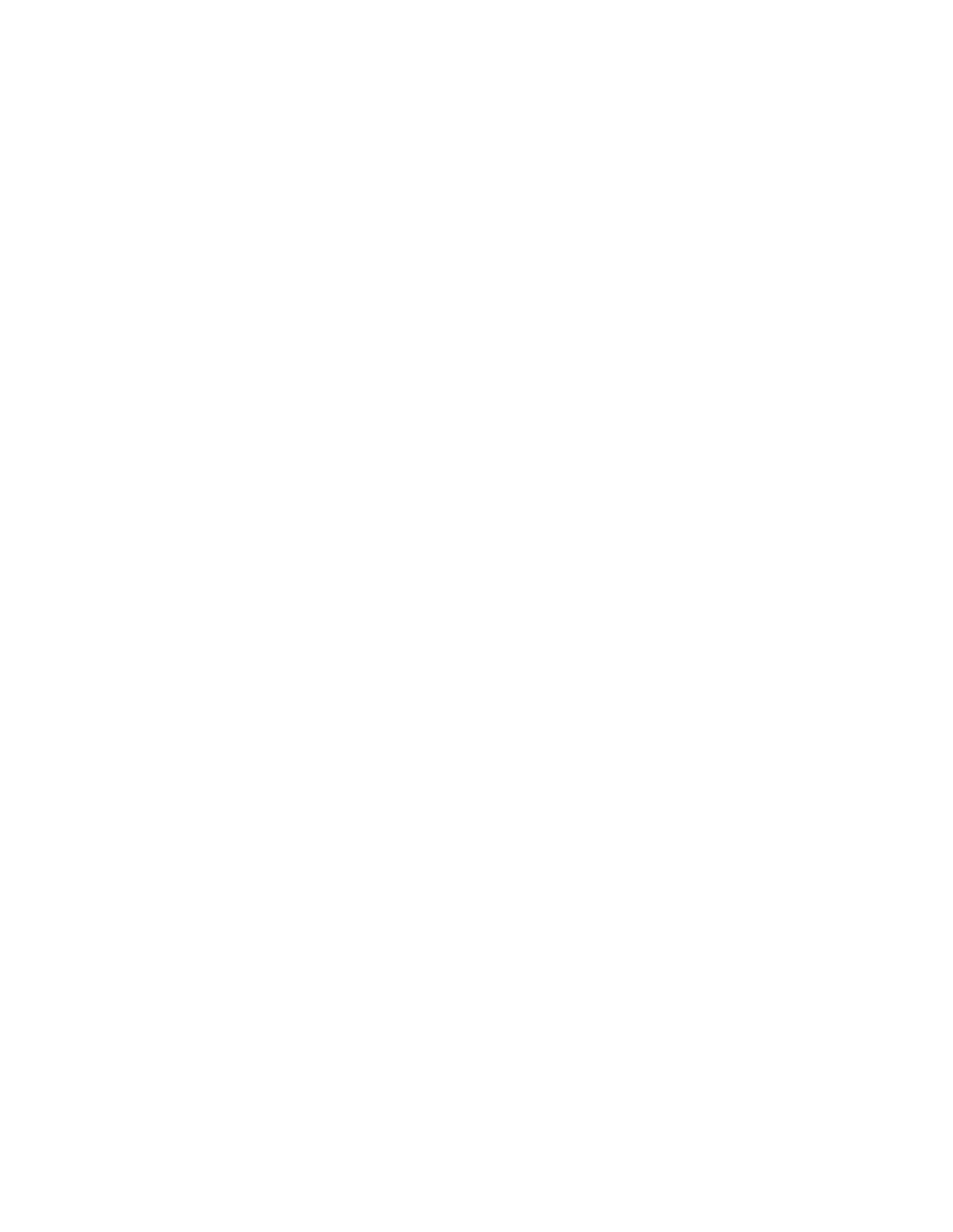# **Long term Fish Assemblage Inventory and Monitoring Study (Preliminary Data Report)**

#### **Introduction**

The San Joaquin River once supported healthy populations of native fishes, most notably Chinook salmon (Oncorhynchus tshawytscha). Changes in land use, the construction of Friant dam, irrigation canals, and flood bypasses has dramatically altered the flow regime, and habitat types. The Restoration Goal for the San Joaquin River Restoration Program (SJRRP) is "to restore and maintain fish populations in 'good condition' in the main stem San Joaquin River below Friant Dam to the confluence with the Merced River, including naturally reproducing and self-sustaining populations of salmon and other fish" (*Natural Resources Defense Council* (*NRDC) vs. Rodgers et al.,* 2006). To assess achievement of this goal, an inventory and monitoring program is being conducted to identify fish abundance and diversity within the restoration area to create a baseline fish assemblage during the beginning stages of restoration. Fish sampling with chronological analysis of the temporal and spatial distribution, relative abundance, and diversity of will help with SJRRP's assessment of the Restoration Goal's success. This information can be used to adaptively manage future efforts for a more effective implementation of the Restoration Goal. In 2012 USFWS implemented standardized sampling protocols and sampled sites to assess changes in fish populations before, during, and after restoration activities. Sites will be sampled quarterly, and were sampled twice in in 2012, and 3 times in 2013, with another sampling planned for October of 2013. This study is a joint project with US Fish and Wildlife and the US Bureau of Reclamation. The preliminary report here represents only the information directly obtained by the USFWS, the final report will be prepared in conjunction with our USBR partners.

#### **Methods**

The study area consists of the stretch of the San Joaquin River from Friant Dam to the Merced River confluence. (Figure 1) This stretch of river has been delineated into 5 reaches.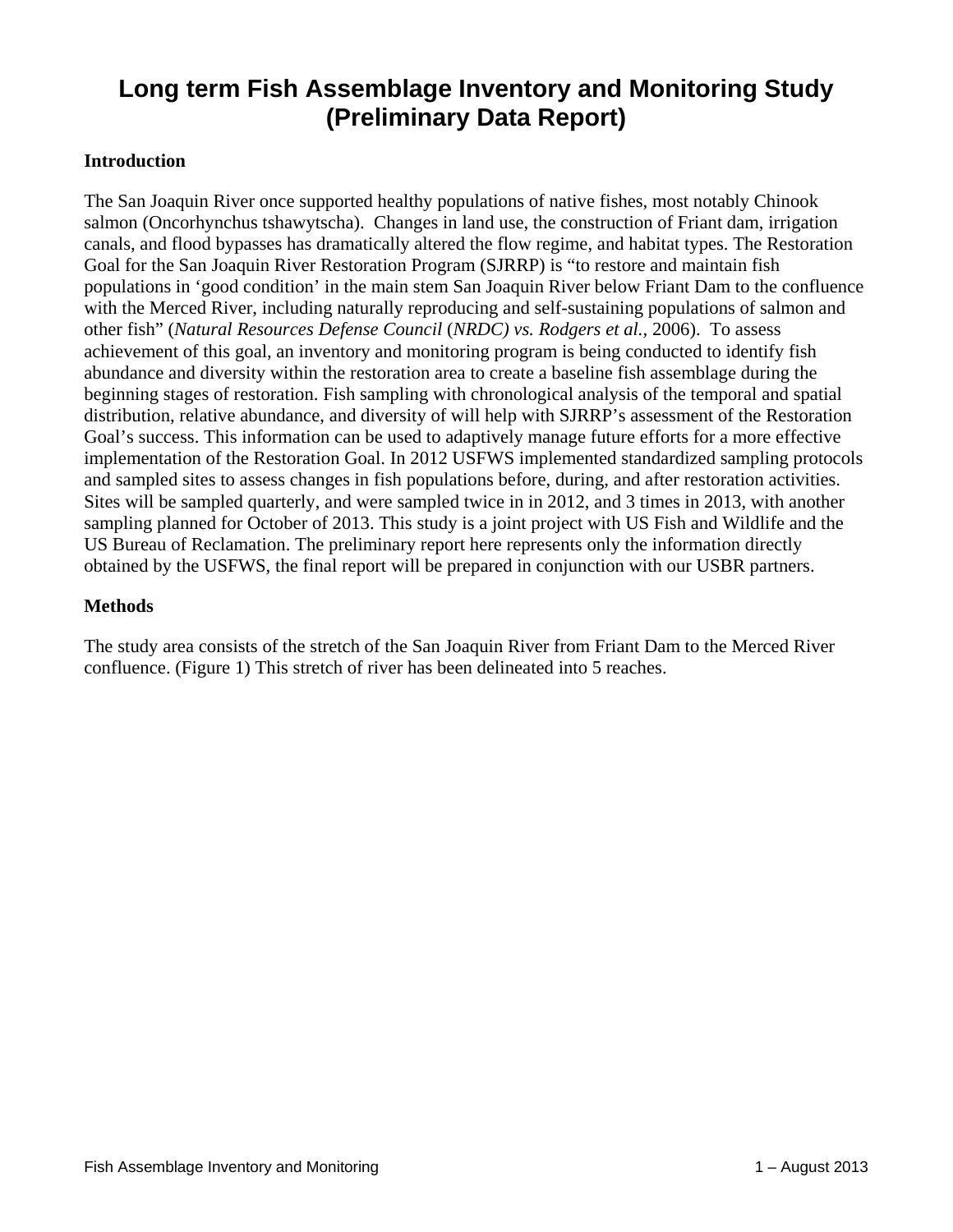

**Figure 1. Detailed map showing the Restoration Area (i.e.: the study reach), Friant Dam to the Merced River confluence.**

When possible all habitat types (run, riffle, pool, glide, off channel habitat) within each reach were sampled with the appropriate gear (Seine, Backpack Electroshocker, and Boat Electroshocker). The lack of river access and low water levels limited our sampling efforts in the lower reaches.

Each site was sampled once per quarter with the method that was best suited to the habitat type. Sample gear was kept consistent for sites that were sampled in multiple seasons. All fish captured were identified to the species level, measured to the nearest mm, weighed, and released alive unless otherwise noted. Environmental data was recorded at all sites including precipitation, cloud cover, and rainfall. Water quality measurements were taken at all seines and backpack shocking sites; this included dissolved oxygen, Temperature, and Turbidity. Water velocity was measured and area sampled including depths allowing calculation of CPUE in fish per meter cubed. When electroshocking the times shocked was recorded for CPUE calculations.

Boat electroshocking was conducted by CDFG, and USBR in large deep water such as deep glides and pools using boat and raft electrofishers.

Backpack shocking was used by USFWS in wadeable areas with complex habitat that prevented effective seining, areas with irregular substrate contours and woody debris. At some sites the fish were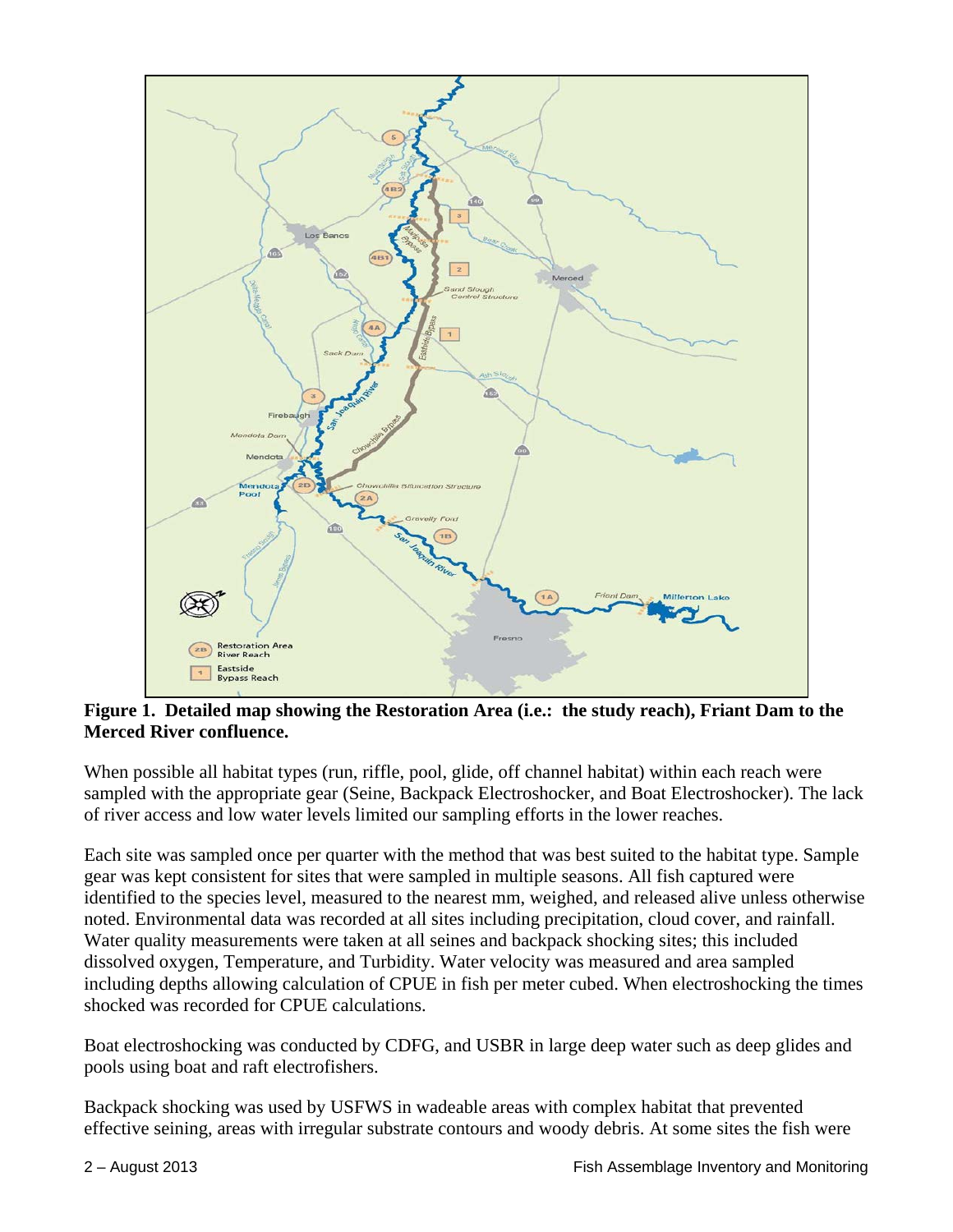netted with hand nets, but if the current was swift a block net was created using the seine and the fish were shocked into it.

Seining was conducted by USFWS in shallow areas with little to no current, and free from snags. Sample sites within each reach were spread out to provide representation of habitat availability throughout the reach. An effort was made to sample the entire reach; but limited access in reaches 2 and 3 caused those sites to be clumped (Figure 2).



**Figure 2. USFWS Fish Assemblage Sampling Sites in the San Joaquin River Restoration Area (sample Sites red= backpack electrofishing yellow=seine)**

# **Data Summary**

All data were entered into Excel, proofed and analyzed in that program. The number of samples varied during the course of the study, gaining sites as we acquired more river access and dropping sites that could be represented by other sample site data effectively. The high number of samples in October 2012 is due to boat electrofishing in the main river channel by the CDFW and USBR (Table 1). During the 2012 and 2013 sampling 38 fish species were captured (Table 2).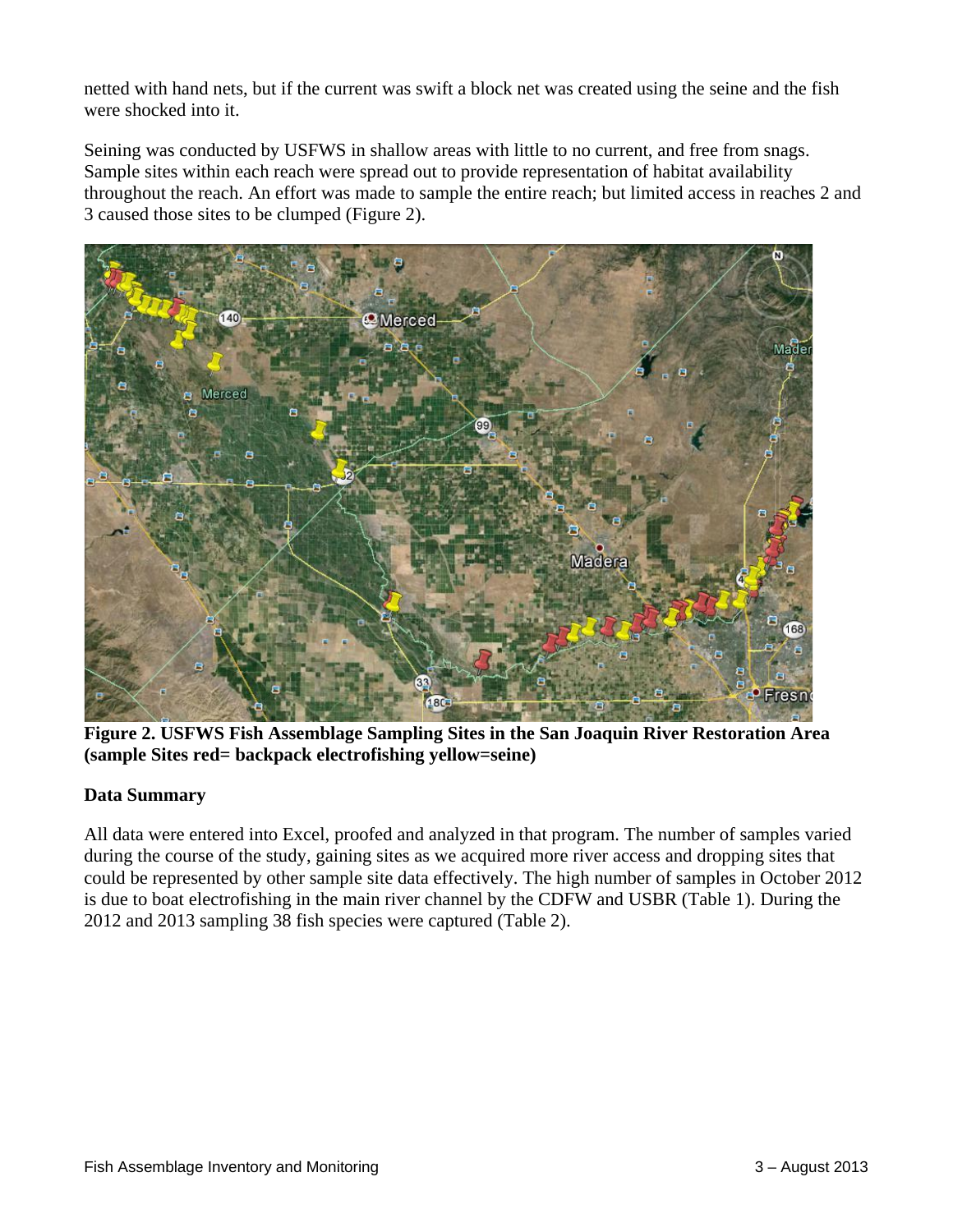## **Table 1. The number of locations sampled within each reach of the San Joaquin River Restoration Area, May 2012-June 2013**

|         | May 2012 | Oct. 2012 | Jan. 2013 | <b>April 2013</b> | June 2013 |
|---------|----------|-----------|-----------|-------------------|-----------|
| Reach 1 | 30       | 43        | 33        | 32                | 33        |
| Reach 2 |          |           |           |                   |           |
| Reach 3 |          |           |           |                   |           |
| Reach 4 |          | 10        |           |                   |           |
| Reach 5 | 12       |           | 16        | 16                | 16        |

#### **Sample Sites By Reach and Month**

| Table 2. Species captured by USFWS crews during fish assemblage sampling in the San Joaquin |  |
|---------------------------------------------------------------------------------------------|--|
| River Restoration Area, May 2012-June 2013.                                                 |  |

| <b>Native</b>           | <b>Non-Native</b>        |  |  |
|-------------------------|--------------------------|--|--|
| Hard head               | <b>Black Bullhead</b>    |  |  |
| Hitch                   | <b>Black crappie</b>     |  |  |
| Kern River lamprey      | Bluegill                 |  |  |
| Pacific lamprey         | <b>Brook Trout</b>       |  |  |
| Prickly Sculpin         | <b>Brown Bullhead</b>    |  |  |
| <b>Rainbow Trout</b>    | <b>Bigscale Logperch</b> |  |  |
| River Lamprey           | <b>Common Carp</b>       |  |  |
| Sacramento Blackfish    | <b>Channel Catfish</b>   |  |  |
| Sacramento Pikeminnow   | <b>Fathead Minnow</b>    |  |  |
| Sacramento Sucker       | Gambusia                 |  |  |
| <b>Tule Perch</b>       | Goldfish                 |  |  |
| Three spine Stickleback | Golden Shiner            |  |  |
|                         | Green Sunfish            |  |  |
|                         | <b>Inland Silverside</b> |  |  |
|                         | largemouth Bass          |  |  |
|                         | Pumpkinseed              |  |  |
|                         | Redeye Bass              |  |  |
|                         | <b>Redear Sunfish</b>    |  |  |
|                         | <b>Red Shiner</b>        |  |  |
|                         | Shimofuri Goby           |  |  |
|                         | <b>Spotted Bass</b>      |  |  |
|                         | <b>Striped Bass</b>      |  |  |
|                         | <b>Threadfin Shad</b>    |  |  |
|                         | <b>White Catfish</b>     |  |  |
|                         | <b>White Crappie</b>     |  |  |
|                         | Warmouth                 |  |  |

## **Results**

Results items will be addressed in future reporting efforts. Anticipated analysis includes fish assemblage composition by habitat type, reach and season. Additionally keystone species (key predators, natives, other species of interest) will be summarized to size distribution and abundance by habitat, reach and season.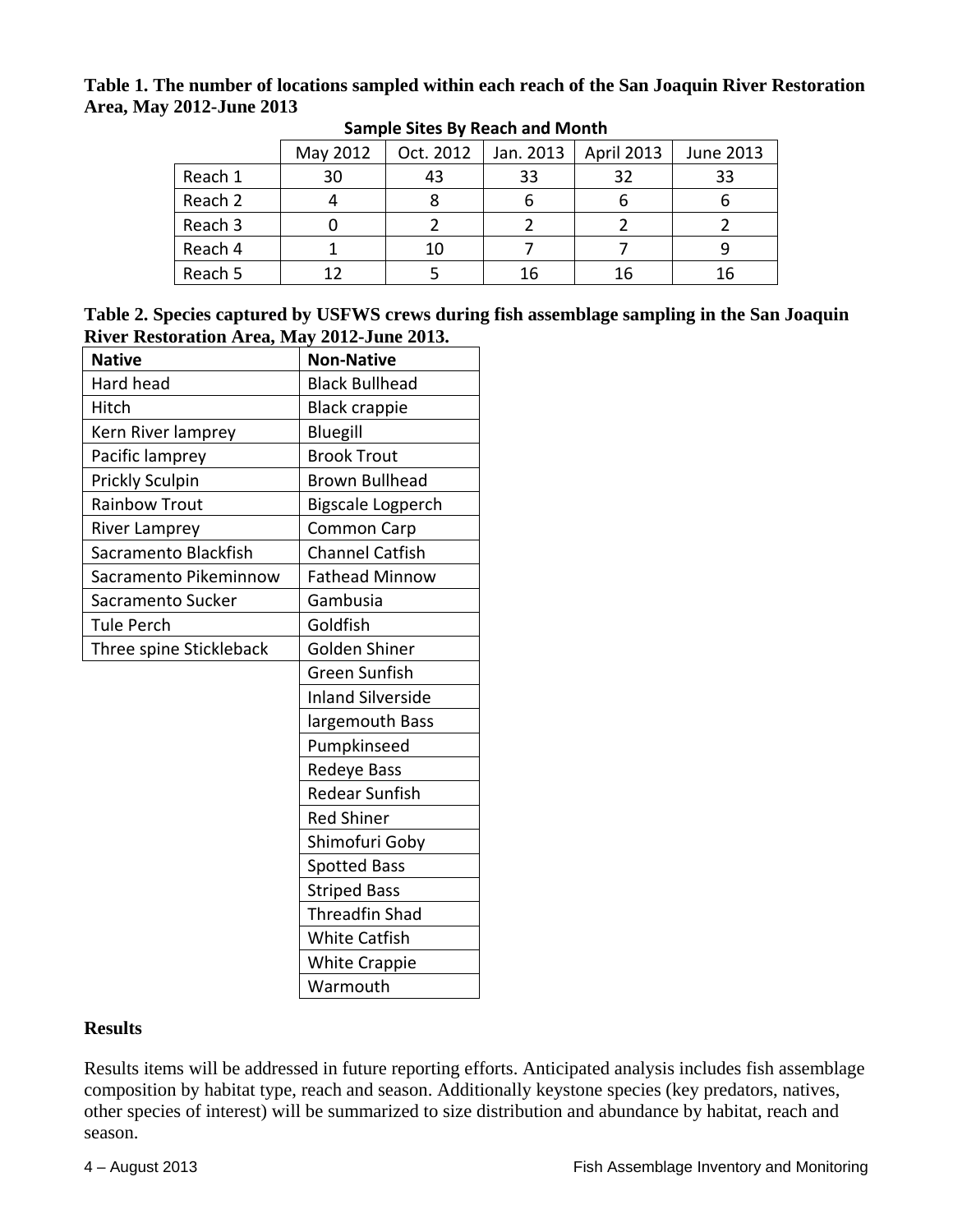# **Discussion**

Discussion items will be addressed in future reporting efforts.

#### **Conclusions**

Conclusions and Recommendations will be made in future reporting efforts.

Principle Investigators Contact Information

Michelle Workman, [michelle\\_workman@fws.gov](mailto:michelle_workman@fws.gov)

Don Portz, [dportz@usbr.gov](mailto:dportz@usbr.gov)